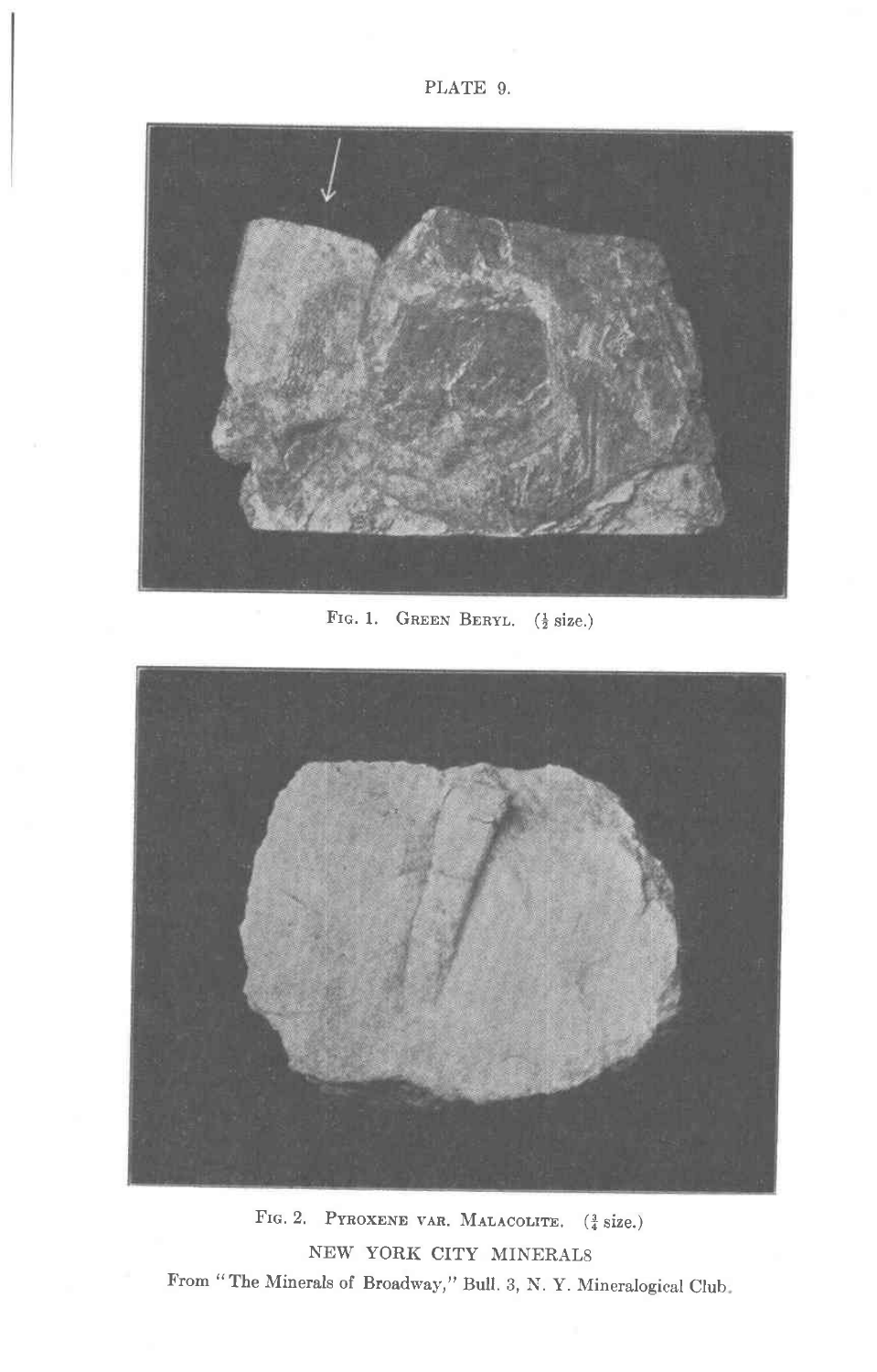# THE AMERICAN MINERALOGIST

# Vol. 4 AUGUST, 1919 No. 8

## LINARITE AND LEADHILLITE FROM IDAHO

### EARL V. SHANNON

### Washington, D.C.

The specimens described below were found included in a miscellaneous collection of minerals made by the writer in the Caledonia Mine, near Wardner, Idaho in 1910. They came from some of the stopes above the 150 meter level and were supposed when collected to be azurite and were labeled as such. No particular attention was paid to the specimens at the time, as azurite was common about the mine, and it was not until after this portion of the mine was worked out and abandoned<br>that the specimens received any more minute examination. The that the specimens received any more minute examination. first specimen consists of a rosette of flat-bladed blue crystals about a centimeter in diameter implanted upon a' joint in a mass made up of quartzite fragments cemented by cerussite and covellite. The crystals are somewhat brighter in color and more adamantine in luster than azurite. This showy rosette first attracted attention to the specimen and the mineral was found upon examination to have the blowpipe characteristics of linarite.

This discovery led to a more detailed examination of specimens of supposed azurite from this mine. Of nine additional specimens thus examined eight were azurite and the ninth consisted of massive cerussite colored dark by included unoxidized quently found to be leadhillite. The linarite is implanted both upon the cerussite and the limonite in the form of minute prismatic crystals of fine deep blue color and adamantine luster. Examined under the microscope they are seen to be flat prisms elongated on the b axis and flattened parallel to the basal pinacoid, giving parallel extinction between crossed nicols, which at first suggests orthorhombic symmetry. They are transparent, bright blue by transmitted light and non-pleochroic. The crystals are too small to permit the planes forming the termina-